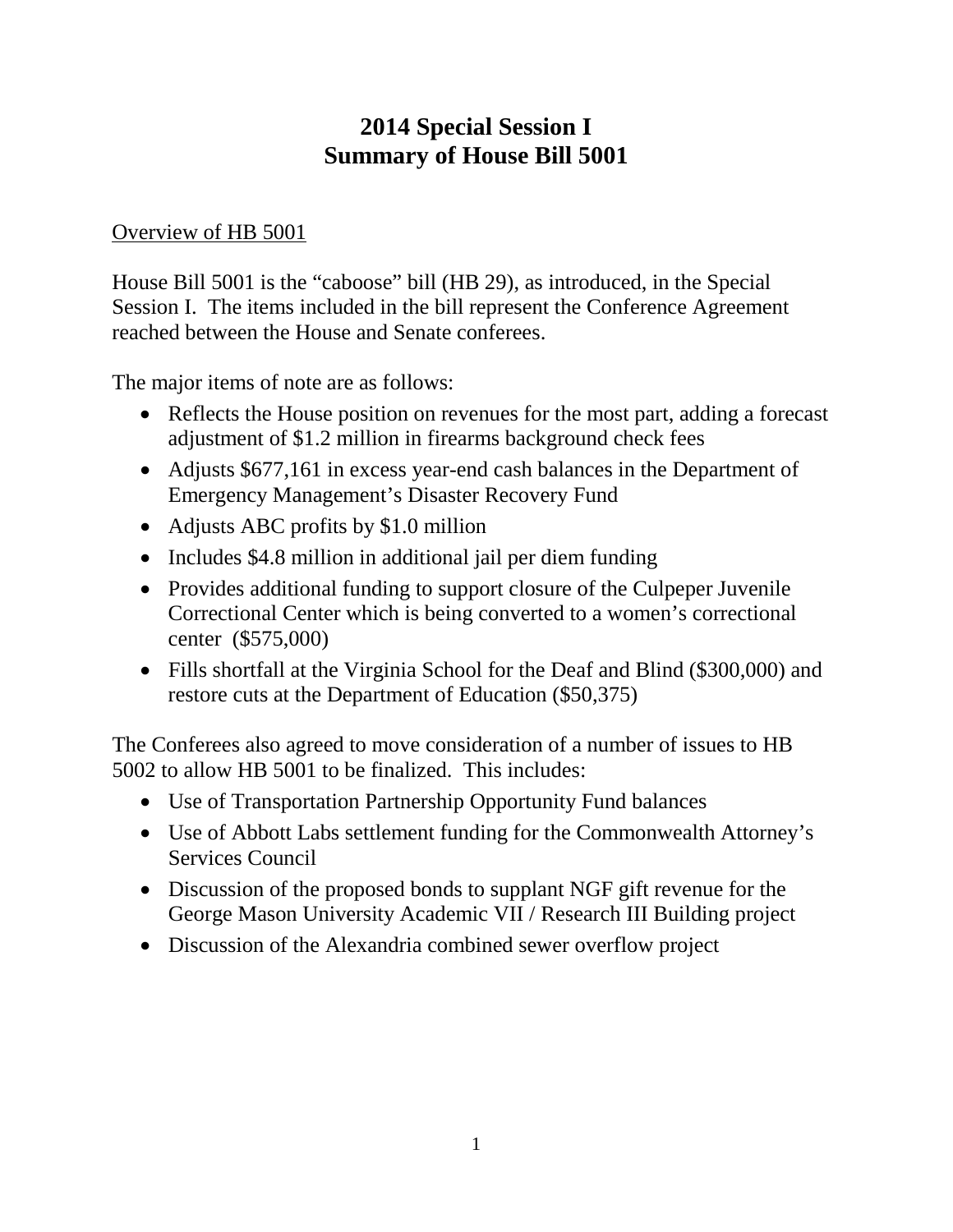# **2014 Special Session I Summary of House Bill 5002, as Amended**

The starting point for HB 5002 is HB 30, as introduced, in the 2014 Regular Session.

The "front page" of House Bill 5002 as introduced differs from House Bill 30 and reflects:

- The Mid-Session revenue reforecast,
- Spending and savings actions adopted in HB 5001, and
- Passage of stand-alone legislation impacting revenues at the 2014 Regular Session (e.g. HB 460, SB 100, etc.).

In total, these changes reduce the carry-forward balance from year-end fiscal year 2014 by \$57.9 million. The reduced starting balance is offset by an increase in assumed revenues in FY 2015 and FY 2016 totaling \$33.8 million in the HB 5002 as introduced. The net result is a reduction in general fund resources available over the FY 2014-16 biennium of \$24.1 million compared to the resources assumed in House Bill 30 as introduced at the 2014 Regular Session.

## Amendments to HB 5002

The package of amendments to HB 5002 largely reflect the House Amendments to House Bill 30 as adopted on February 20, with a series of changes reflecting preliminary conference agreements/offers in a number of areas and legislation that passed both Houses during the 2014 Regular Session, as detailed below.

When resource actions – transfers and balance adjustments – as well as all of the spending amendments in the recommended package are included, the amendments to HB 5002 leave an unappropriated balance of \$8.4 million at the close of the biennium.

## General Government

The amendments for General Government reflect the previously approved HB 30 amendments and also include the following changes:

• Modifies a language amendment prohibiting local Treasurers from contracting with Commonwealth's Attorneys to collect overdue fines and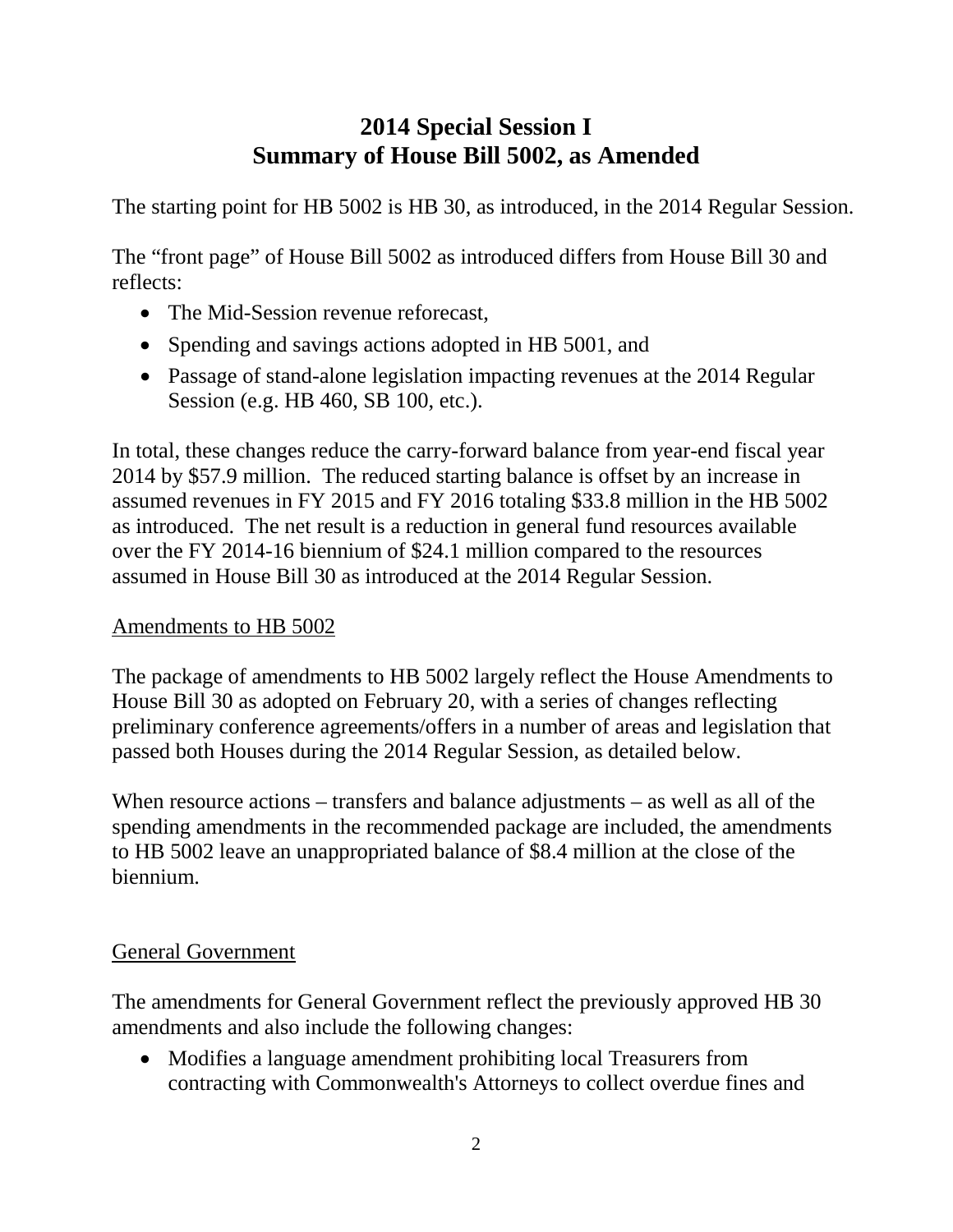fees on a contingency fee basis. The modified language allows Treasurers who currently have contracts on a contingency basis to continue this practice through December 31, 2016.

• Includes \$58,157 general fund each year additional funding for dues and travel expenses related to the National Conference of State Legislatures, the Council of State Governments and the Southern Regional Education Board. This amendment restores funding which was reduced in the 2010 Appropriation Act.

### Commerce and Trade

The amendments for Commerce and Trade reflect the previously approved HB 30 amendments and also include the following changes:

- Restoration of \$2.4 million each year for the Motion Picture Opportunity Fund, reflecting the conference agreement on House Bill 460, which increased the cap on motion picture tax credits to \$6.5 million each year and continues, at a reduced level, the Motion Picture Opportunity Fund.
- Language adjustments to the Slavery and Freedom Heritage Site funding to clearly delineate amounts available for improvements to the Slave Trail and separate funding requirements for Lumpkin's Pavilion and the proposed slavery museum.
- Restoration of funding in FY 2015 for the Virginia Economic Development Partnership to support international trade efforts of Virginia's defense contractors.

#### Public Education

The amendments for public education reflect the previously approved HB 30 amendments and also include the following changes:

- Reflects the House conference proposal that provides \$40.4 million in FY 2016 to pay the state's share of a 1% pay increase for funded SOQ teacher and support positions and is based on a July 1, 2015, effective date.
- New amendment for the Cost of Competing Adjustment (COCA) that reflects a second year allocation of \$5.4 million GF to eligible divisions.
	- o This adds to the \$5.4 million in FY 2015 which was included in the House budget.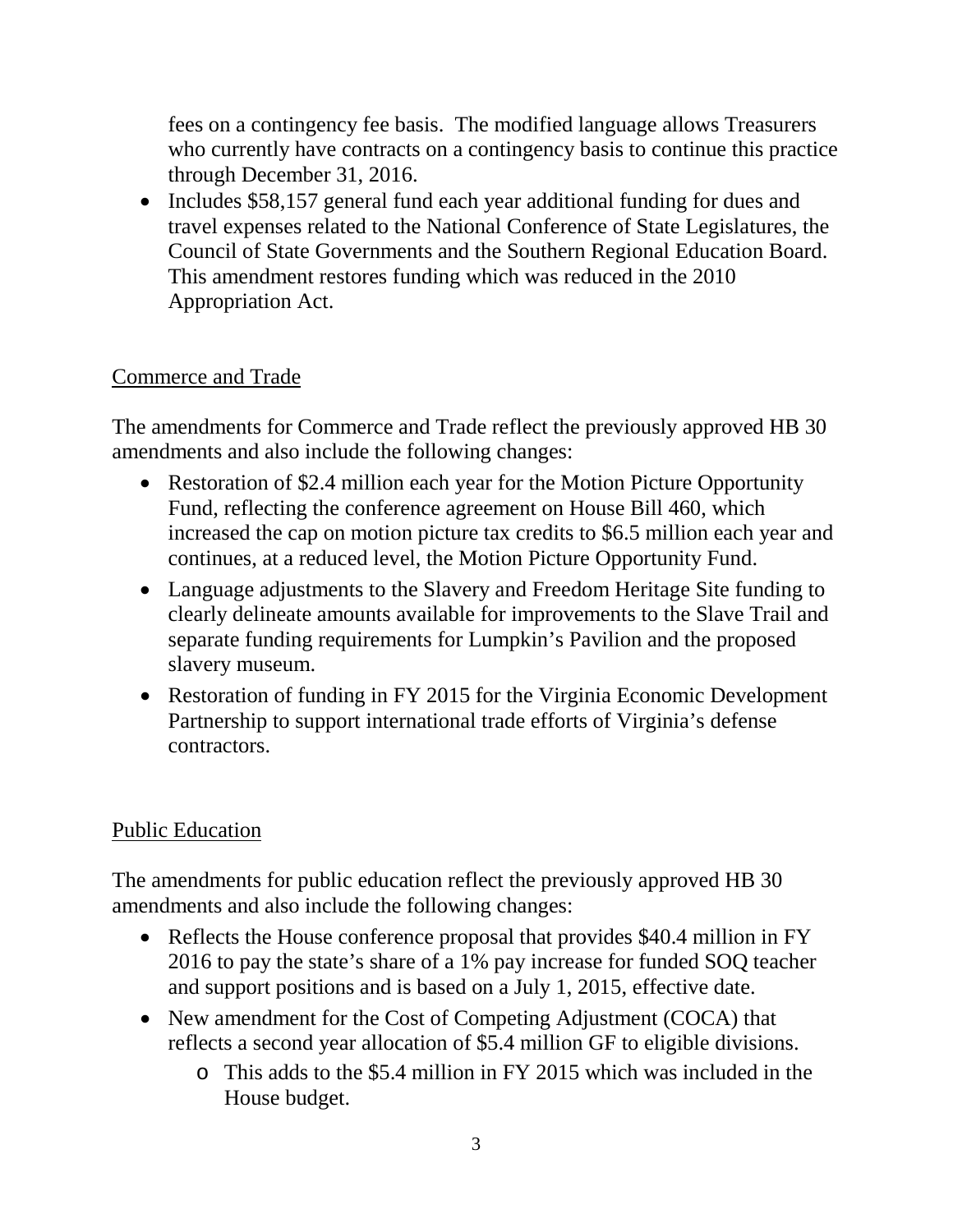- New amendment provides a net increase of \$2.1 million in FY 2015 and \$2.4 million in FY 2016, based on the additional sales tax revenues generated from the passage of SB 100 and forecast adjustments related to internet retailers.
- Redirects a total of \$17.5 million of the Literary Fund revenues that had been budgeted for additional school construction loans for retirement payments and saves an equal amount of GF to reflect the Senate savings amendment.
- New amendment reflects adoption of the Senate's savings of \$5.2 million GF each year by modifying the K-3 Class Size Reduction program's funding formula to use a three-year average rather than a single year of data. The formula adjustment will help smooth out the anticipated state funding school divisions receive for the program.
- New amendment reflects adopting the Senate savings of \$250,000 in GF savings each year by reducing the teacher staffing in the juvenile detention centers by one percent.

### Higher Education

The amendments for higher education reflect the previously approved HB 30 amendments except as follows:

- The budgets for higher education institutions reflect the House conference proposal for a one percent bonus for faculty in the first year (\$8.0 million) and a one percent faculty salary increase in the second year (\$10.4 million).
- Also, based on the House conference proposal, a one percent bonus in the first year for classified employees (\$3.8 million) and a one percent classified salary increase (\$4.4 million) is reflected in the central appropriations.

#### Health and Human Resources

The amendments for Health and Human Resources reflect the previously approved HB 30 amendments and also include the following changes:

- Adjustments to the Medicaid forecast in FY 2015 recognize general fund savings of \$24.0 million.
	- o This amount had been included in the Medicaid forecast in the event the program had to repay the federal government for disputed Medicaid payments made to physicians and pharmacists who provided services to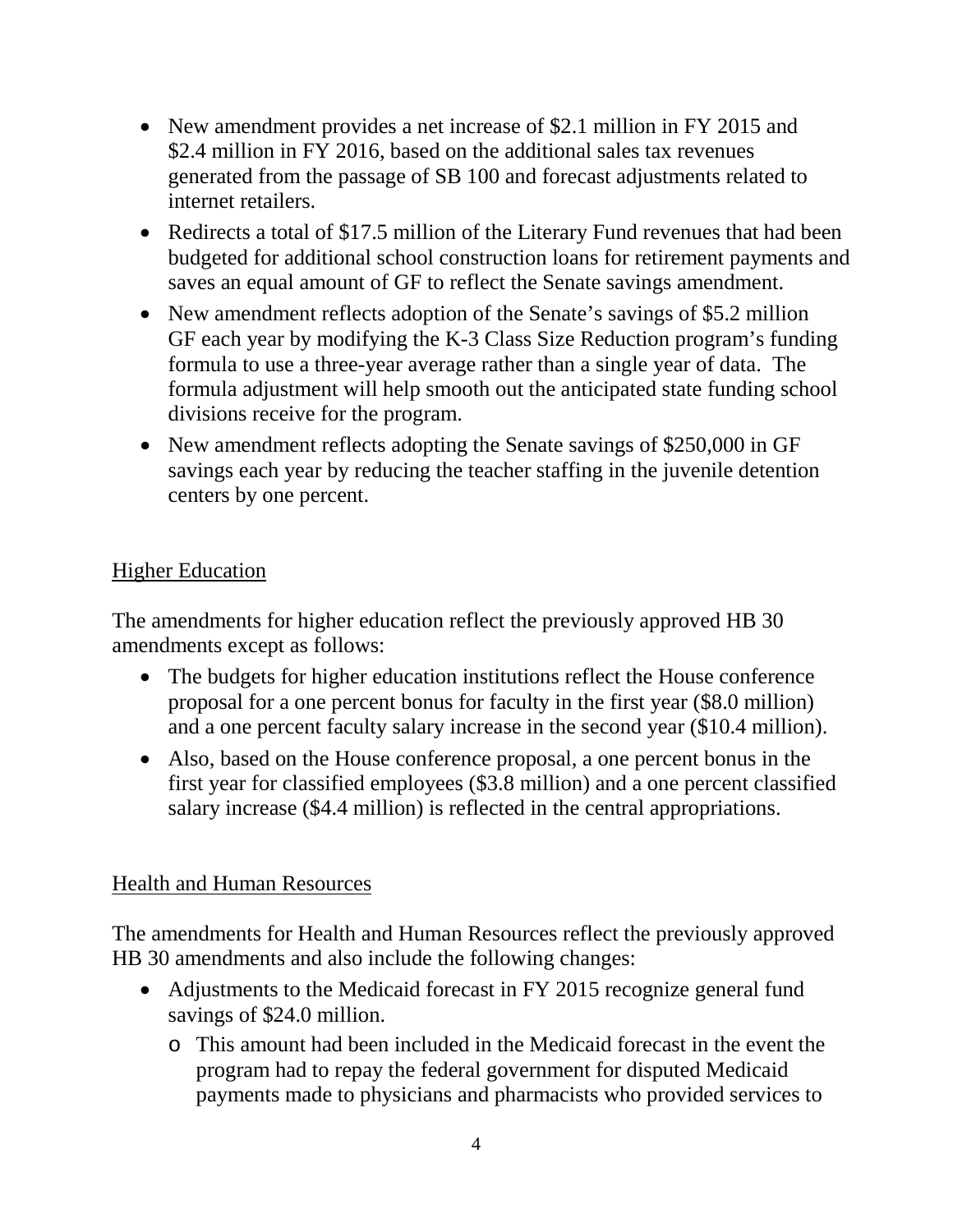Medicaid eligible children residing in free-standing children's psychiatric hospitals and residential treatment centers.

o The federal Centers for Medicare and Medicaid have recently accepted the corrective action plan for implementing required billing changes effective July 1, 2014, and the funding is no longer needed to settle the disputed payments.

The following are new amendments to address mental health legislation passed during the 2014 Regular Session and related mental health issues:

- An amendment reduces savings by \$1.1 million GF in FY 2015 and \$1.3 million GF in FY 2016 to reflect legislation passed during the 2014 Regular Session (SB 260) which extends the maximum period of time an adult with mental illness may be held under a temporary detention order (TDO) from 48 to 72 hours.
	- o HB 30, as introduced, proposed \$1.4 million GF the first year and \$1.7 million GF the second year to extend the TDO maximum period from 48 to 72 hours and to require a minimum TDO period of 24 hours. HB 30, as adopted, eliminated this funding because the proposed legislation did not pass.
	- o The 24-hour minimum for which an individual must be detained under a TDO was not adopted in SB 260, resulting in savings to the general fund of \$279,027 the first year and \$393,920 the second year.
- Includes an additional \$1.8 million GF in FY 2015 and \$2.1 million GF in FY 2016 to add more crisis intervention team (CIT) drop-off centers totaling 10 additional centers in the first year and 12 centers in the second year.
	- o With funding included in the introduced budget, a total of 24 new CIT drop-off centers will be added over the biennium.
- Includes an additional \$950,000 GF each year to add another Program for Assertive Community Treatment (PACT) team. In total, the amendment will add two more PACT teams over the biennium to treat individuals with serious mental illness in the community.
	- o With funding included in the introduced budget a total of four new PACT teams will be added in the 2014-16 biennium, bringing the total number of PACT teams statewide to 20.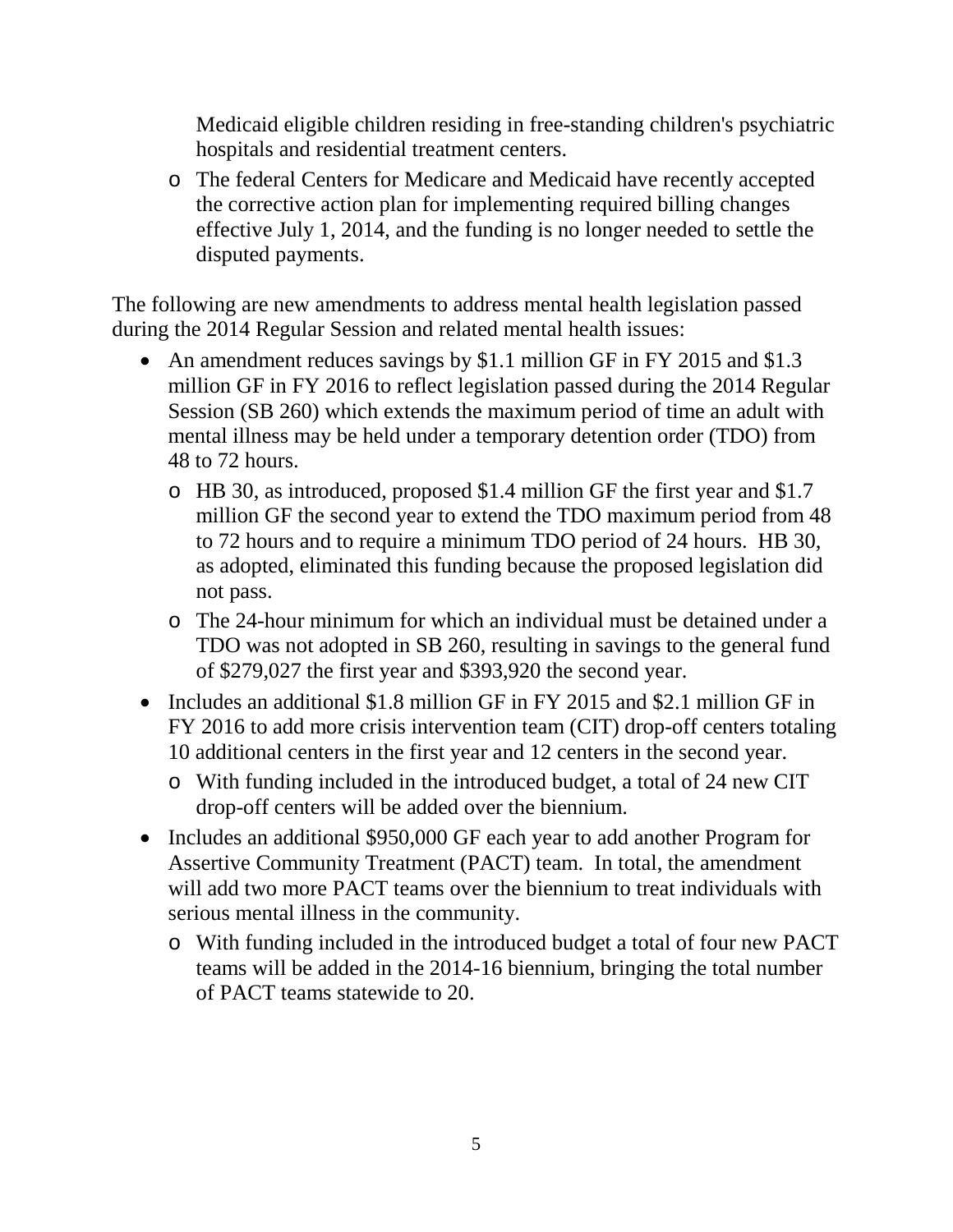### Natural Resources

The amendments for Natural Resources reflect the previously approved HB 30 amendments except as follows:

- Includes \$1.5 million GF in additional funding each year for the implementation of agricultural best management practices.
- Reduces the savings from the original House amendment eliminating onetime funding for dam rehabilitation projects by \$400,000 each year due to the ongoing rehabilitation costs of Todd Lake Dam. The additional funding is necessary to match project costs funded by the federal Natural Resources Conservation Service.

## Public Safety

The amendments for Public Safety reflect the previously approved HB 30 amendments except as follows:

- Does not contain any reductions in aid to localities with police departments (House Bill 599 funds).
- Includes an additional \$540,210 each year and eight positions to meet firearms transaction program workload requirements.
- Provides \$100,000 in additional funding each year for the Court Appointed Special Advocates (CASA) program.

## Transportation

• The only modifications reflect adjustments to language amendments to address requests made by the Administration and the inclusion of one additional language amendment in Item 444.

### Veterans Affairs

The amendments for Veterans Services reflect the previously approved HB 30 amendments except as follows: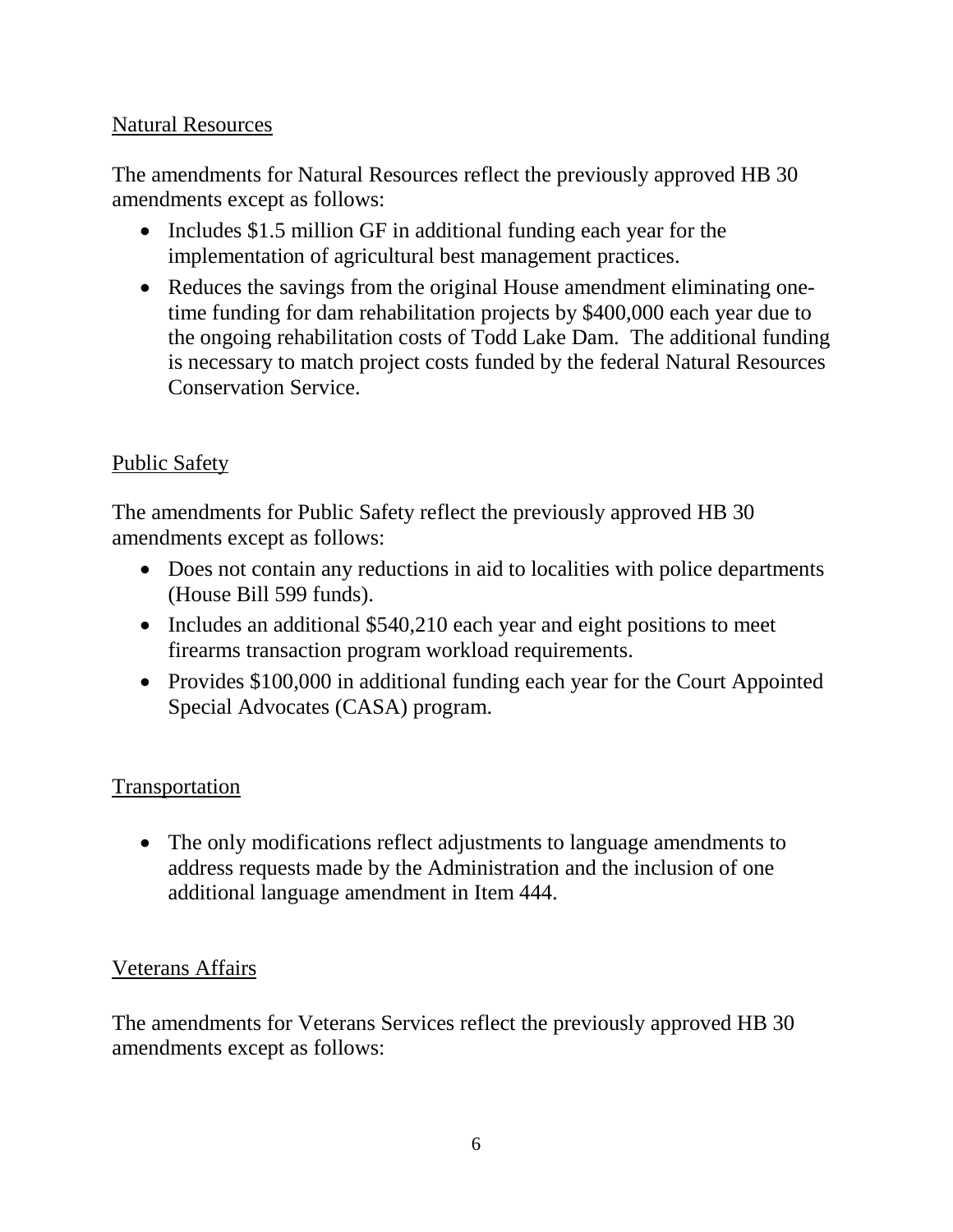• Provides an additional \$500,000 in FY 2015 to prevent encroachment around Langley Air Force Base, providing a total commitment in FY 2015 of \$1.0 million.

## Compensation Proposal

Consistent with House budget, funding for compensation increases for state employees and state-supported local employees are included, along with funding to increase VRS rates for state employee plans in FY 2016 up to 100 percent of VRS board certified rates. Both are deposited into a revenue reserve which totals \$148.8 million.

- Compensation package in revenue reserve is consistent with the House's conference proposal for compensation.
	- o One percent bonus for State Employees and State Supported Local Employees on January 1, 2015 (excluding those eligible for targeted salary increase).
	- o 12 months of 1one percent salary increase in FY 2016 for state employees and state-supported local employees (excluding those eligible for targeted salary increase).
	- o Include additional funding for classified employees at higher education facilities in Central Appropriations.

## Capital Outlay

The amendments for capital outlay reflect the previously approved HB 30 amendments except as follows:

- As opposed to \$38.0 million in bonds, the stormwater grants in capital outlay now include \$30.0 million general fund and \$8.0 million of Virginia Public Building Authority Bonds.
- \$2.5 million GF is provided to the Department of Conservation and Recreation for land acquisition, planning and development costs for Clinch River State Park.